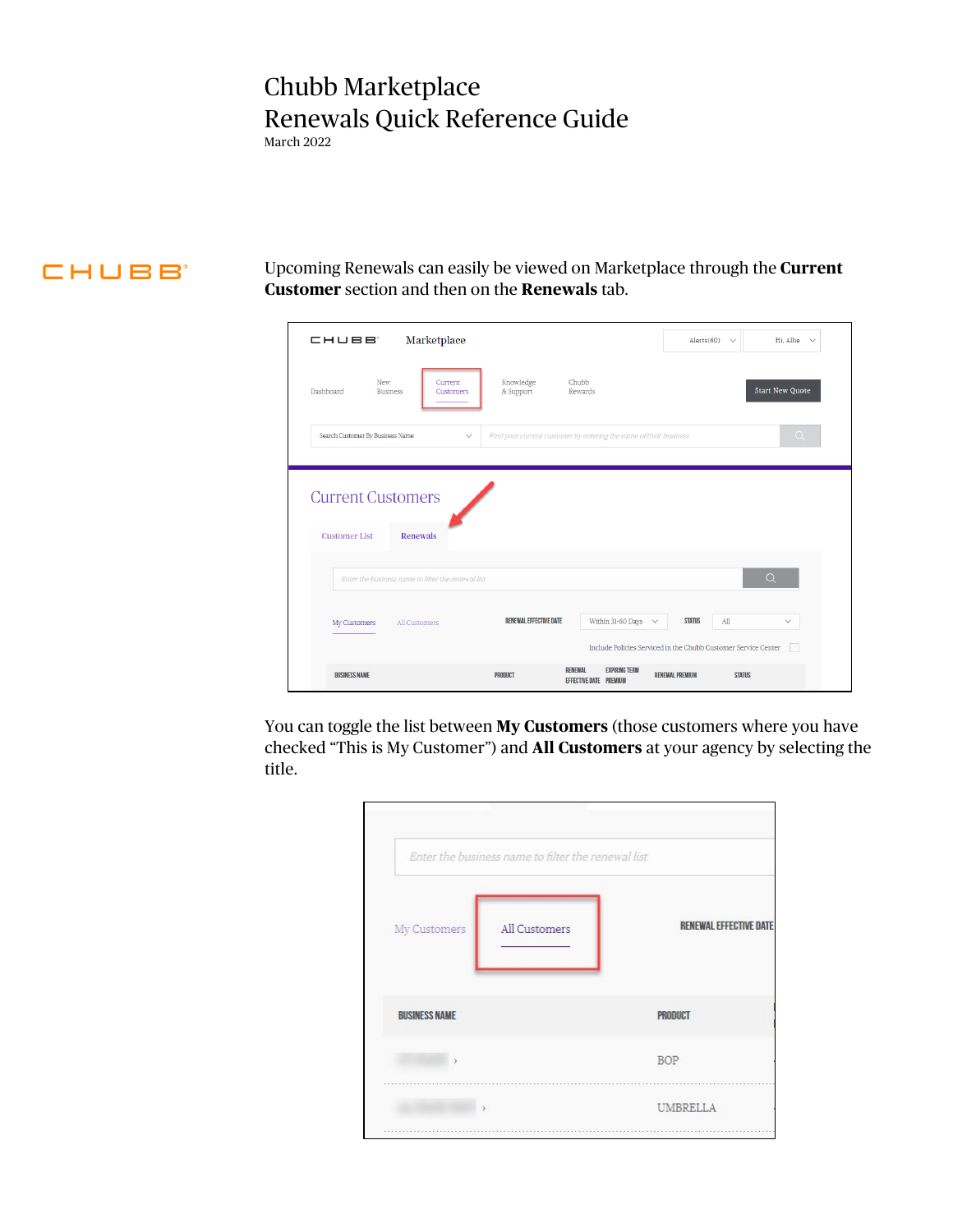Renewals are issued 30 days prior to the effective date. You can filter your view of the **Renewal Effective Date** from the drop down under the search bar.

| <b>Renewals</b>                      |                               |               |                                                                               |                        |               |                                                 |
|--------------------------------------|-------------------------------|---------------|-------------------------------------------------------------------------------|------------------------|---------------|-------------------------------------------------|
|                                      |                               |               |                                                                               |                        |               |                                                 |
| ness name to filter the renewal list |                               |               |                                                                               |                        |               | O                                               |
|                                      |                               |               |                                                                               |                        |               |                                                 |
| All Customers                        | <b>RENEWAL EFFECTIVE DATE</b> |               | Within 31-60 Days                                                             | $\checkmark$           | <b>STATUS</b> | All                                             |
|                                      |                               |               | In The Past 30 Days<br>Within 7 Days<br>Within 8-30 Days<br>Within 31-60 Days |                        |               | n th <mark>e Chubb Customer Service Cent</mark> |
|                                      | <b>PRODUCT</b>                | <b>RENEWA</b> | Within 61-90 Days<br><b>EFFECTIVE DATE PREMIUM</b>                            | <b>newcWAL PREMIUM</b> |               | <b>STATUS</b>                                   |
|                                      | <b>BOP</b>                    | 4/22/22       | \$25,824.00                                                                   |                        | \$26,308.00   | Pending Issua                                   |

You can also filter your view by the **Status**. You can sort by three of the four possible statuses.

- 1. **Pending Issuance**. The upcoming renewal is approved and will be issued 30 days ahead of the Renewal Effective Date.
- 2. **Referred**. The upcoming renewal has been referred to Underwriting for review.
- 3. **Issued**. The policy has been issued and is inforce as of the Renewal Effective Date. These policy documents are available on Marketplace in the Customer Profile.
- 4. The non-filterable **Non-Renewal** status indicates that an Underwriting decision was made to not renew the policy.

|                    | <b>STATUS</b>         | All                                                       |
|--------------------|-----------------------|-----------------------------------------------------------|
|                    | viced in the Chubb Cu | $\overline{AB}$<br>Pending Issuance<br>Referred<br>Issued |
| <b>RENEWAL PRE</b> |                       |                                                           |
|                    | \$26,308.00           | Pending Issuance >                                        |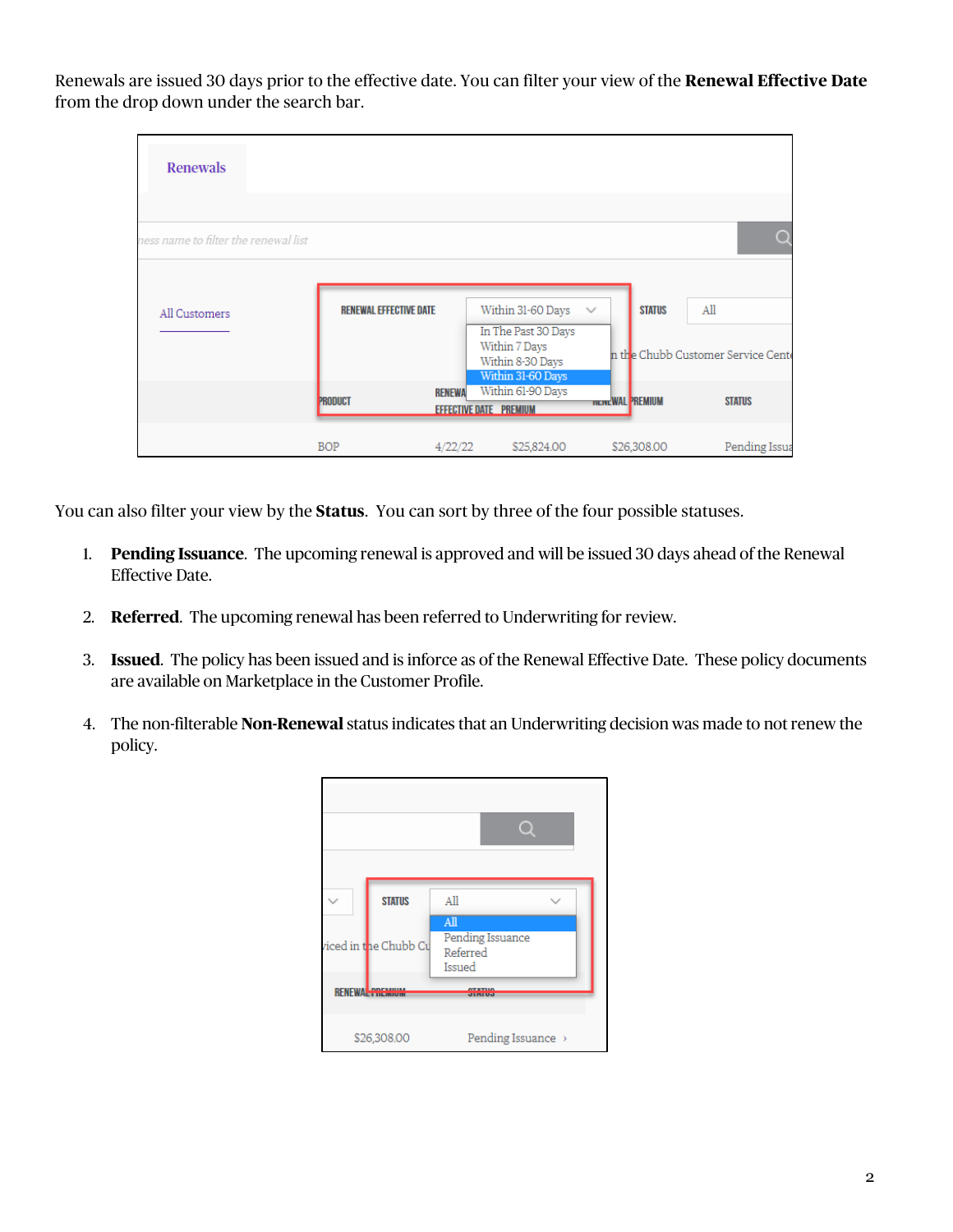If you see a **purple icon** next to the Renewal Premium, this is an indication that the Renewal Premium has increased over 10% from the last term. You can simply click on this icon for specific premium information.

|                               |                              |                                                                                                                | <b>Current Customers</b> |                                                    |  |                               |                                                 |                          |                        |                                                               |  |
|-------------------------------|------------------------------|----------------------------------------------------------------------------------------------------------------|--------------------------|----------------------------------------------------|--|-------------------------------|-------------------------------------------------|--------------------------|------------------------|---------------------------------------------------------------|--|
|                               |                              |                                                                                                                | <b>Customer List</b>     | Renewals                                           |  |                               |                                                 |                          |                        |                                                               |  |
|                               |                              |                                                                                                                |                          | Enter the business name to filter the renewal list |  |                               |                                                 |                          |                        | $\alpha$                                                      |  |
|                               |                              |                                                                                                                | My Customers             | All Customers                                      |  | <b>RENEWAL EFFECTIVE DATE</b> |                                                 | Within 31-60 Days $\sim$ | <b>STATUS</b>          | All<br>$\checkmark$                                           |  |
|                               |                              |                                                                                                                |                          |                                                    |  |                               |                                                 |                          |                        | sclude Policies Serviced in the Chubb Customer Service Center |  |
|                               |                              |                                                                                                                |                          |                                                    |  | <b>PRODUCT</b>                | <b>RENEWAL</b><br><b>EFFECTIVE DATE PREMIUM</b> | <b>EXPILENG TERM</b>     | <b>RENEWAL PREMIUM</b> | <b>STATUS</b>                                                 |  |
|                               |                              |                                                                                                                |                          | $\alpha$                                           |  | <b>BOP</b>                    | 4/22/22                                         | \$4,624.00               | $\bullet$ \$5,225.00   | Pending Issuance >                                            |  |
| <b>RENEWAL EFFECTIVE DATE</b> |                              | Within 31-60 Days $\sim$                                                                                       | <b>STATUS</b><br>All     | $\checkmark$                                       |  | <b>BOP</b>                    | 4/22/22                                         | \$2,538.00               | \$2,459.00             | Pending Issuance >                                            |  |
| PRODUCT                       | REI<br>expiring term.<br>EFF | la aluda Daliaise Comstand in the Chubb Customean Comsice Center<br>The renewal premium is 13% higher than the | ×                        |                                                    |  | <b>WORK COMP</b>              | 4/22/22                                         | \$1,144.00               | $9$ \$1,390.00         | Pending Issuance >                                            |  |
| <b>BOP</b>                    | 4/22/22                      | $9$ \$5,225.00<br>\$4,624.00                                                                                   |                          | Pending Issuance >                                 |  |                               |                                                 |                          |                        |                                                               |  |
| <b>BOP</b>                    | 4/22/22                      | \$2,538.00                                                                                                     | \$2,459.00               | Pending Issuance >                                 |  |                               |                                                 |                          |                        |                                                               |  |
| <b>WORK COMP</b>              | 4/22/22                      | <b>0</b> \$1,390,00<br>\$1144.00                                                                               |                          | Pending Issuance                                   |  |                               |                                                 |                          |                        |                                                               |  |

If you click on the actual **Status** for your customer, you will be brought to a Renewal Summary page which will provide you with a consolidated view of the Renewal Effective Dates, Status, and Expiring/Renewal Premium.

| <b>RENEWAL EFFECTIVE DATE</b> |                                                 | Within 31-60 Days $\sim$ |              | <b>STATUS</b>                                                       | All<br>Include Policies Serviced in the Chubb Customer Service Center | $\checkmark$                      |
|-------------------------------|-------------------------------------------------|--------------------------|--------------|---------------------------------------------------------------------|-----------------------------------------------------------------------|-----------------------------------|
| <b>PRODUCT</b>                | <b>RENEWAL</b><br><b>EFFECTIVE DATE PREMIUM</b> | <b>EXPIRING TERM</b>     |              | <b>RENEWAL PREMIUM</b>                                              | <b>STATUS</b>                                                         |                                   |
| <b>BOP</b>                    | 4/22/22                                         | \$4,624.00               |              | $\bullet$ \$5,225.00                                                | Pending Issuance >                                                    |                                   |
| <b>BOP</b>                    | 4/22/22                                         | \$2,538.00               |              | \$2,459.00                                                          | Pending Issuance<br>Renewal Summary                                   |                                   |
| <b>WORK COMP</b>              | 4/22/22                                         | \$1,144.00               | $\bullet$    | <b>Bb</b> Foral, Inc.                                               |                                                                       |                                   |
| <b>BOP</b>                    | 4/22/22                                         | \$1,467.00               | $\bf \Theta$ | <b>CUSTOMER NAME</b>                                                |                                                                       | <b>POLICY NUMBER</b><br>BOP-      |
| <b>BOP</b>                    | 4/23/22                                         | \$1,776,00               | $\bf \Theta$ | POLICY EFFECTIVE DATE<br>4/22/22                                    |                                                                       | POLICY EXPIRATION DATE<br>4/22/23 |
| <b>BOP</b>                    | 4/23/22                                         | \$876.00                 |              |                                                                     |                                                                       |                                   |
| WORK COMP                     | 4/24/22                                         | \$1,937.00               | O            | <b>STATUS</b><br>· Pending Issuance<br><b>EXPIRING TERM PREMIUM</b> |                                                                       | RENEWAL PREMIUM                   |
|                               |                                                 |                          |              | \$2,538.00                                                          |                                                                       | \$2,459.00                        |